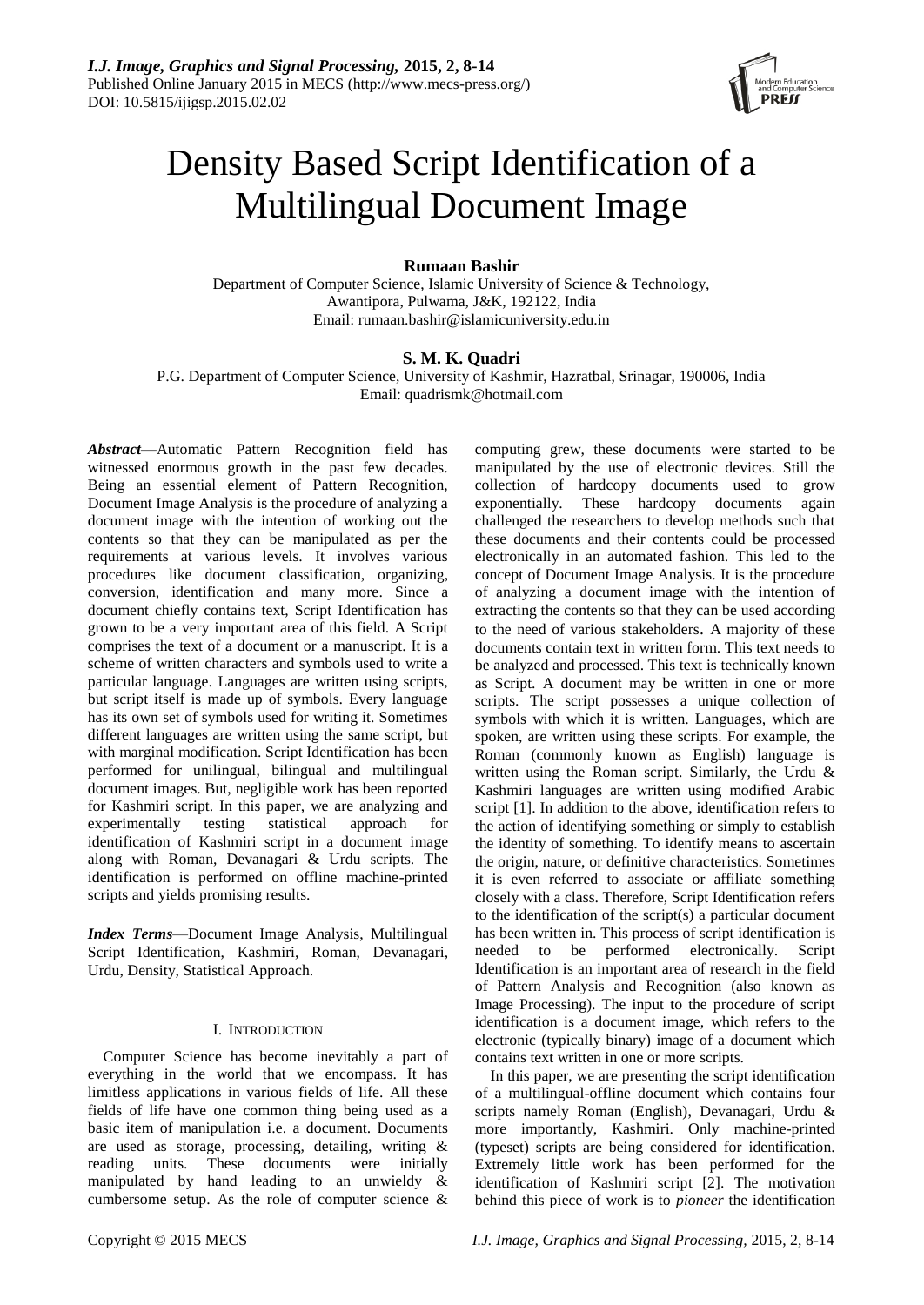of Kashmiri script and its most closely related scripts. The focus of this piece of work is the *optimization* of the document processing which takes place for Kashmiri & related scripts such that more documents could be processed in less amount of time. The technique proposed for identification is a simple statistical approach. The methodology presented here statistically analyzes the image of the document with a concept called as Density. The rest of the paper is organized into the following parts:

- 1. Literature review which discusses the recent advances in the area of script identification & provides a classification of various script identification techniques.
- 2. Methodology which provides a detailed structure of the method used to solve the identification problem along with the features used. It also lists the algorithm used for the purpose of calculation of density.
- 3. Findings/Discussion which presents the experimental results and illustration of the methodology used.
- 4. The advantages and the future scope are highlighted in conclusion section.

#### II. LITERATURE REVIEW

Since the last three decades tremendous work has been done in the area of script identification. Both foreign and domestic scripts have been identified using various techniques & strategies. In the foreign context research has been performed on English, Arabic [3], Chinese, Han & Roman [4], Japanese, Persian, Korean, Greek & Russian scripts. In the domestic context, techniques for identifying scripts like Malayalam, Kannada, Gurumukhi, Telegu, Devanagari/Hindi, Bengali, Urdu, Gujarati, Oriya, Tamil, etc have been proposed [5][6]. Various promising methods & techniques have been proposed. With regards to the Kashmiri script, a script of regional importance, extremely little work has been performed. Kashmiri language is one of the official languages in India [7]. It does not have its own script. It is written using other scripts with some modifications. Formally, the Perso-Arabic script is used to write Kashmiri language [1]. This paper is a significant step to initiate the identification of Kashmiri script. When written using Perso-Arabic, the Kashmiri script has certain specific features [2]. These features are listed below in Table 1.

Table 1. Features of Kashmiri script.

| S. No | Feature                                                         | Particulars                                                            |  |  |
|-------|-----------------------------------------------------------------|------------------------------------------------------------------------|--|--|
|       | Writing/Reading order                                           | Right to Left                                                          |  |  |
|       | Diacritical marks                                               | Heavy usage (pesh, zabbar,<br>zaer, hamza, dots, tashdeed,<br>$etc.$ ) |  |  |
| 3.    | Complexity                                                      | More Cursive than English $&$<br>Devanagari                            |  |  |
|       | <b>Distinct Separation</b><br>between lines, words &<br>letters | Very Rare                                                              |  |  |

Many techniques have been proposed to identify various scripts. In recent advances, the scripts are identified using morphological reconstruction & hole filling [8], water reservoir techniques [9], projection profiles [10], moments  $\&$  run-length histogram [3], top  $\&$ bottom profiles [11] [12], vertical & horizontal profiles [13], steerable pyramid features [14], texture features [15] & wavelet energy histogram. Entropy or energy evaluation has been done in a multilingual document image wherein column entropies are considered for the purpose of identification [16]. Structural features using 62 dimensional feature set have been used to perform script identification in printed Indian documents [17]. Local Binary Patterns (LBP) and a modified version of their orientation together with a least square support vector machine has been used for script identification purpose on newspapers and books [18]. PCA based character level script identification has been presented along with relative entropy and Euclidean distance parameters [19]. A 41 dimensional feature set has been prepared and classifiers namely Logistic Model Tree, Sequential Minimal optimization, Random Forest, RBF Network, Multi-layer Perceptron, LibLINEAR, Fuzzy unordered rule induction are applied on them for handwritten script identification [20]. The results of these classifiers are compared to discover the best classifier. Structural features have also been experimented for both handwritten and machine-printed scripts [21]. A fuzzy based approach for word-level script identification in low resolution images has been proposed using horizontal run statistics and wavelet features [22]. A connected component and support vector machine based procedure has been presented to distinguish between handwritten and machine-printed text in a document image for Bangla script [23]. Texture features have also been used to determine the script of document images based on the concept that text has a particular visual appearance and a distinct visual texture [24].

After the survey of the available literature [25], it was culminated that the procedure of script identification can have many forms & types.



Fig 1: Example Kashmiri Script.

Based on this survey, a classification of script identification is given below:

- *A. Method of Acquisition:*
- i. Offline: This type of script identification is performed on a document which is already produced and not being produced.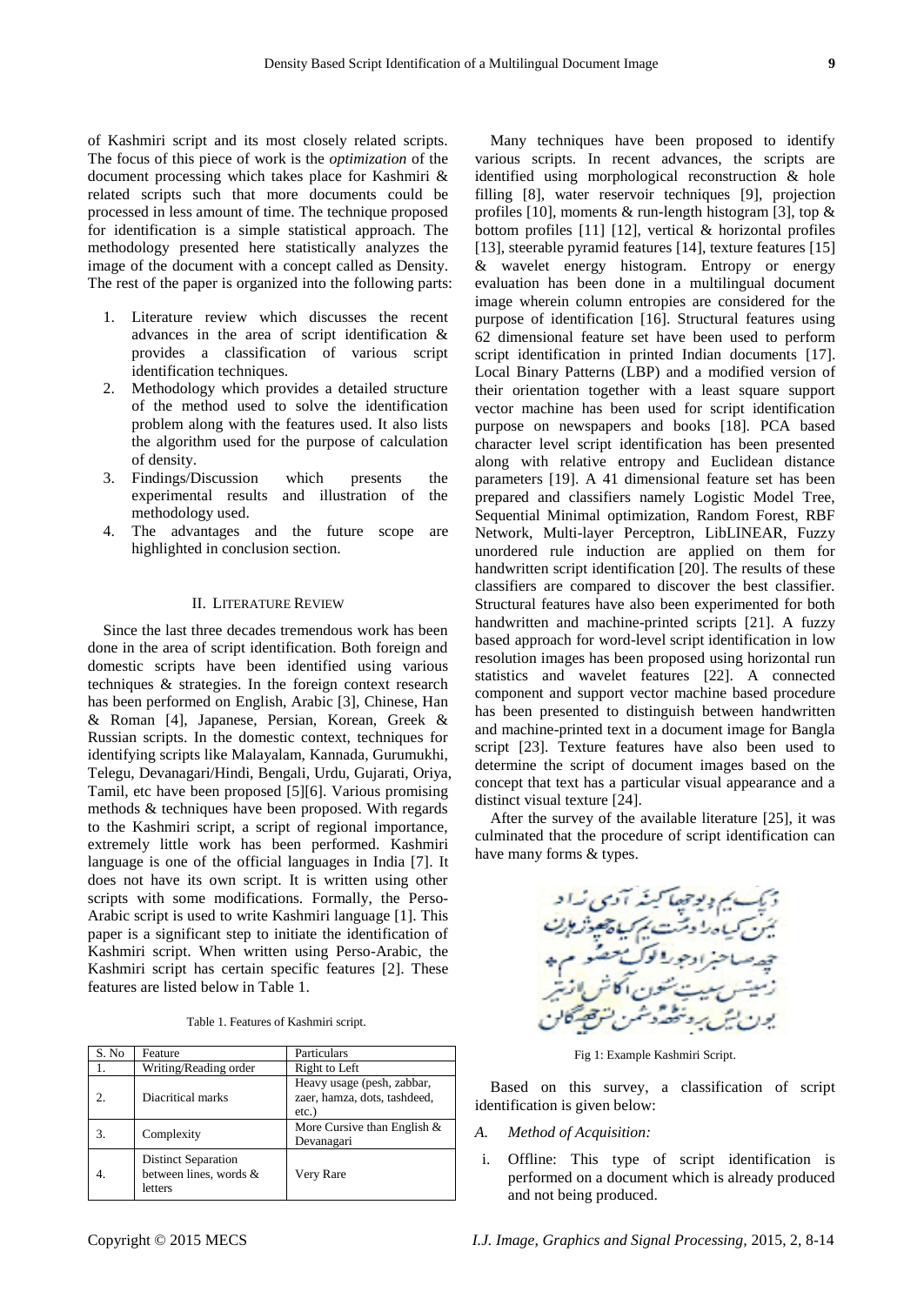- ii. Online: This is the type of script identification wherein the script is being written & identified at the same instance of time. It is a real time system.
- *B. Method of Writing:*
	- i. Handwritten: This type of script identification is applicable when the script has been written using hand and not any machine [26].
	- ii. Typeset: Here the script is printed using a machine e.g. a printer. Sometimes also called as machinewritten.
- *C. Type of Script:*
	- i. Foreign: This script identification involves the identification of scripts which do not belong to a specific country i.e. international scripts.
- ii. Domestic: Here the scripts being identified are the scripts which belong to a specific country [27][9].
- *D. Features used for identification:*
	- i. Local: When the feature used for identification fall within a small area of a document e.g. a word in a paragraph.
	- ii. Global: Here the features of the entire document as a single whole are taken into consideration for performing script identification.
- *E. Number of Scripts:*
	- i. Unilingual: When a particular document under identification consists of only one script the identification is called as the unilingual script identification [28].
	- ii. Bilingual: When the document under identification consists of two scripts [2], the procedure is called as bilingual script identification.
- iii. Multilingual: When a document under the procedure of identification consists of more than two scripts, the identification becomes complex, and is called multilingual script identification [27].
- *F. Technique of Identification:*
	- i. Spatial Domain: When the pixels of an image are used as a base for identification the concept is called spatial domain. It has further two sub types:
		- a. Statistical: Here the pixels are converted to statistical values are used for the identification purpose.
- b. Structural: Here the structure of the text & symbols delivered by the pixels is used to perform the identification [29].
- ii. Frequency Domain: When an image is converted to frequencies and those frequencies are processed or manipulated to perform identification / classification it is called frequency-domain technique [30][31].

# III. METHODOLOGY

An image is a two dimensional function  $f(x,y)$  where x and y are the spatial or Cartesian coordinates and f is the function representing the intensity values at location  $(x,y)$ . Therefore, an image is essentially a collection of numerical values representing the intensity. These numerical values can be statistically manipulated to perform certain operations on the image. In order to perform the identification of Kashmiri script along with other related scripts viz. Roman, Urdu, & Devanagari, we propose a simple & statistical solution. Here statistical approach has been used to perform the identification of the four scripts using a concept called "Density". This Density is represented as  $\emptyset$ . Since the image is visually composed of small dots called pixels, the Density  $(\emptyset)$ here is the density of an image which is the count of the number of black pixels per unit of size used for calculation. It is a representative of how much dense the text part (written part) in a document is. It indicates the amount of fullness in a particular document and amount of emptiness on the contrary. This density is evaluated to check how much full the image is using the black part (or the written part) of it.

Initially, a document image is obtained from a valid source. This document image becomes the input to the procedure of script identification. This document image is then cropped to remove the unwanted portions (borders) in order to extract the text part only. This image is then divided into small pieces extracting lines from the text using a particular unit (in this case pixel). After dividing the image into constituent components, density of each part is calculated.

An image matrix which is the representative of the component of the image in the computer system becomes the base for the purpose of calculating the density. This image matrix is processed & manipulated. The illustration of this calculation is shown in the discussion section. The problem statement of this piece of work is given below:



Fig 3. Script identification Methodology Used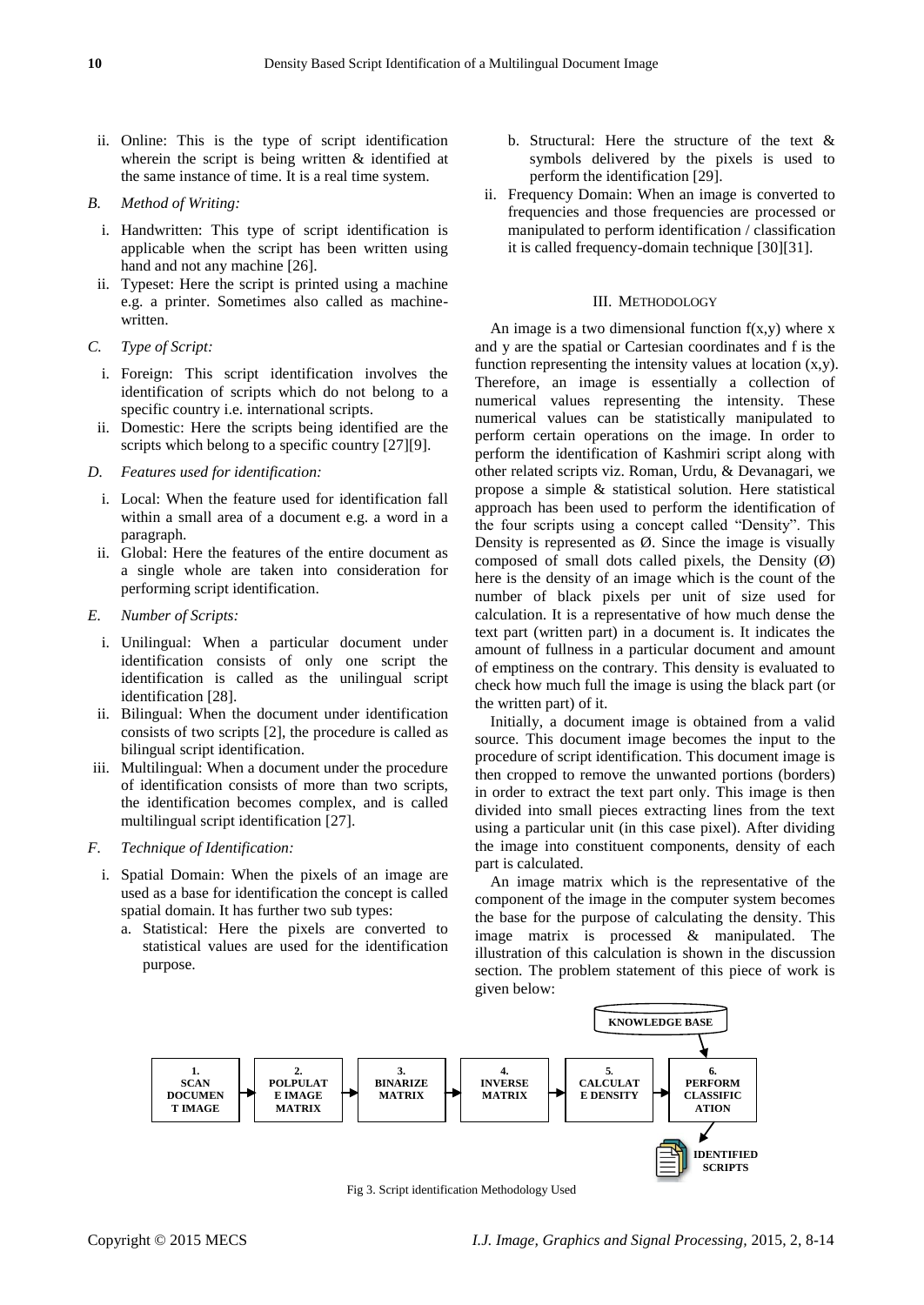## Problem Statement:

To identify different scripts in an offline machinewritten document image using statistical analysis.

Four scripts have been taken into consideration:

- 1. English / Roman, the globally important script
- 2. Hindi / Devanagari, the national script
- 3. Urdu, the formal script of Kashmir
- 4. Kashmiri, the local regional script

The algorithm to calculate the density of the image components is given below:

## Algorithm ScriptIdenDensity():

Constraints: 1. Populated Knowledge Base for classification purpose. 2. Document image consists of texts only.

- 1. Start
- 2. Scan the sample image
- 3. Populate image matrix in order to contain the intensity values
- 4. Binarize the image matrix
- 5. Invert the binarized matrix
- б. Calculate the density of the matrix
- $Z_{\rm c}$ Compare with the knowledge base
- 8. Perform classification
- $\boldsymbol{o}$ Stop

Fig 2: Script Identification Algorithm Steps.

## IV. FINDINGS/DISCUSSION

We have applied the proposed technique on a variety of printed document images. The script identification has been performed in two stages. The first stage is a training stage where in a set of 400 image components of document images were used for training the algorithm in order to create the knowledge base. After the creation of the knowledge base, the actual phase of script identification was commenced in which 800 image components of document images were used to test the efficacy of the algorithm.

All of these images were scanned from printed documents containing text in normalized form. These document image components considered for the experiment were of size 610 X 25 pixels representing a single line of unique script.

The document is scanned using a simple multipurpose scanner with a 300 dpi criterion. The document image looks like the image given in Fig. 4. Next, this document image is segmented into components of size 610 X 25 pixels using a segmentation algorithm in order to yield lines of unique scripts. This is shown in Fig. 5.

है. जिससे प्रयोक्ताओं को उन मोबाईल फ़ोनौं . विशाल संख्याबहल वॉप-सक्षम फ़ोन, जो साध चला सकने में अक्षम होते हैं वेब की पहुँच उप ، ح ۲- پی، ۲۰۰۱-۶-۰- به ۲۰۱۰ (۲۰۱۰-۹۰۱۰)<br>ں پیتھ چھاپہ تہ نقلبی مُہر تہ کاغزات کلرکھ ضبطـفاروق<br>بیلِدِ زَن باقبی ٹمھگن بُنّد ڑانـھاڑوجاری چُھ شہرَس ملز رؤد من منز واياه نَفر چُهو کہٖ داوی سڀد ی.نـږم فوجی ابلکازن ن کیلؤن جابن اوش وول گیس نہ اِستِمعال کرنہ اَو گنہ ے کرتے ہیں تر ں کرتے ہیں کہ کہ کہ کہ کا کہ اس کے علاقی ا<br>تبر بیوزن بیوزن تھانن مثن بند تھاونہ آمتی واریابن علاقی ل تهورُن محدود سَيِدٌ عام لوَكَن بِتَد وَشْ جُهِ ۖ زِ نبِم فوجي -

 $\lq \lq \lq \lq$  ave done well, my son," he said. "But I left. No matter what happens from now on, Saying or doing hurtful things in anger produc-

Fig 4: A scanned document image.

"You have done well, my son," he said. "But I

ارشاد فرمایا گیا " پس تم ان سے خود ہمی کھاؤادر دوسرہل کو ہمی کھلاڈ " ، تاکہ اس طرح اللہ کی تخشی موٹی گھور دانی ہمی ہوا در رسوم

## है. जिससे प्रयोक्ताओं को उन मोबाईल फ़ोनोँ .

س ڀپتھ ڇھاپہ تہ نقلی۔ مُٻر۔ تہٖ کاغز ات کُرکھ ضبطۂاروق

Fig 5: Image components (script lines) with a unique script viz. Roman, Urdu, Devanagari & Kashmiri (in top to bottom order).

These individual components are then represented as image matrices as shown in the Fig. 6. This image matrix is actually the representation of the image in the computer. The image intensities are normally stored in a 2 dimensional data structure in rows and columns. Here, the image matrix is populated with the intensity values of which the image is comprised.

| 0   |     | 0   | 10  | 0   | 255 | 254 | 233 |
|-----|-----|-----|-----|-----|-----|-----|-----|
| 233 |     | 0   |     | 10  | 9   | 255 | 250 |
| 2   | 255 | 250 | 247 |     | 255 | 0   | 0   |
| 255 |     |     | 0   | 0   | 0   | 244 | 244 |
| 0   | 0   | 255 | 252 | 250 | 0   |     | 0   |
| 0   | 0   | 0   | 0   | 255 | 0   | 0   |     |

Fig 6: Image Matrix.

This matrix contains values ranging from 0 to 255. These values are there because the document image components are in gray scale. Since, the document is usually black & white therefore the values are near to 0 (for black) or near to 255 (for white). This image matrix is then converted to a binary matrix by approximating the 0's  $\&$  adjacent values to 0 and approximating the 255  $\&$ adjacent values to 1. This step is called as binarization and helps to achieve a numerical value which can be used for further calculation. This binary matrix is shown in Fig. 7.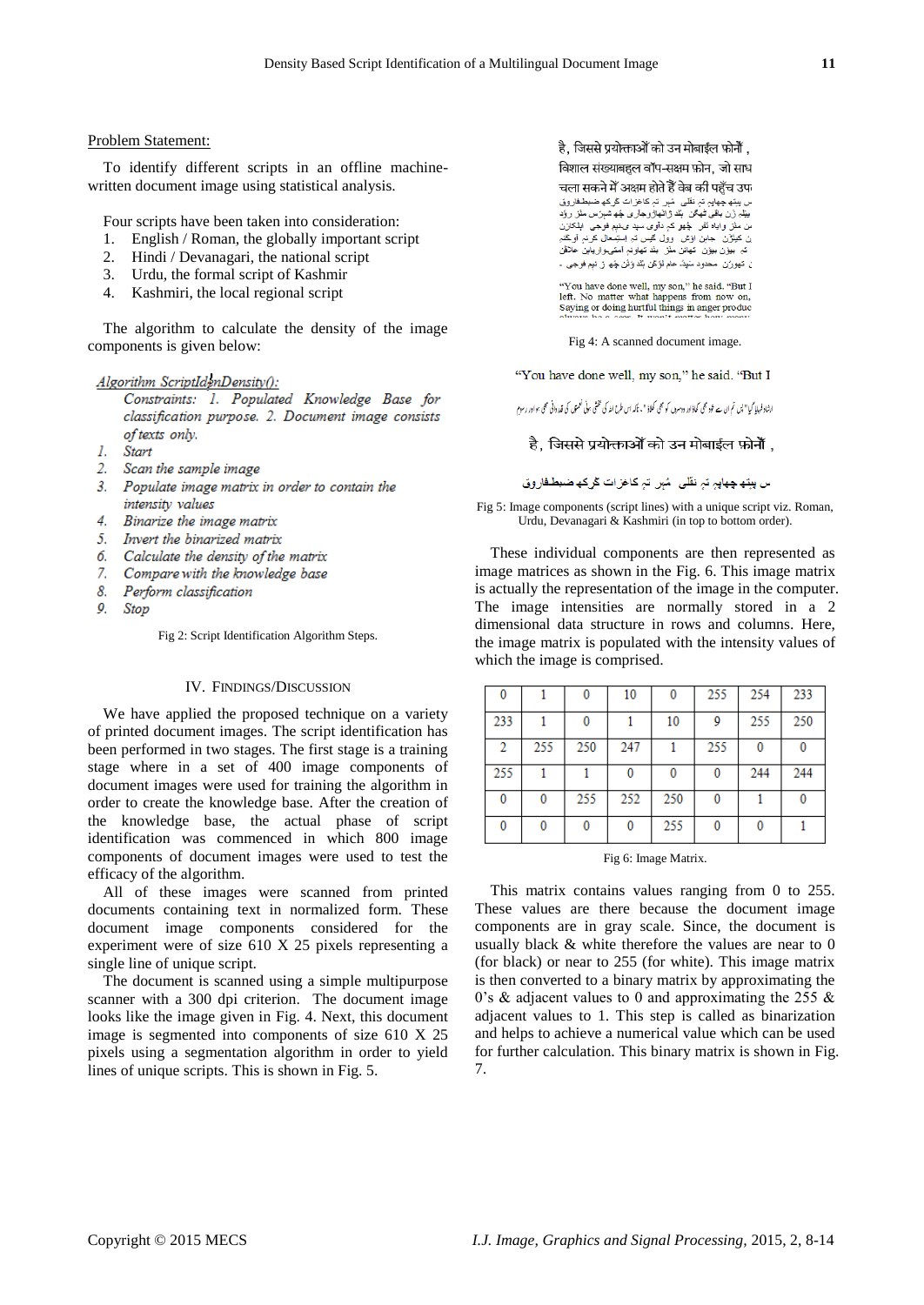| ٥ |   |   |   |   |          |  |
|---|---|---|---|---|----------|--|
|   |   | Ω | 0 | 0 | 0        |  |
| 0 |   |   |   | 0 |          |  |
|   | 0 | Ω | 0 | 0 | 0        |  |
| 0 |   |   |   |   | 0        |  |
| o |   | Λ | 0 |   | $\Omega$ |  |

Fig 7: Binarized Matrix.

This binarized matrix is then inverted to convert 0 to 1 and 1 to 0 so as to indicate black as 1 (presence of content as true) and white as 0 (absence of content as false). Simply said, a complement of the binarized matrix is calculated. This complemented matrix is shown in Fig. 8 and is called the inverted matrix.

| $\mathbf{0}$ | 0 |   |   |   |   | 0 |  |
|--------------|---|---|---|---|---|---|--|
|              | 0 | 0 | 0 |   | 0 |   |  |
| 0            |   |   |   |   |   | 0 |  |
|              |   | 0 | 0 | 0 |   |   |  |
|              |   |   |   | 0 |   |   |  |

Fig 8: Inverted Matrix.

After the creation of inverted matrix, the Density is calculated as per equation (1).

$$
n
$$
  
Density (0) =  $\sum x_i$   
 $i = 0$  (1)

where n is the number of cells in the matrix and  $x_i$  =  $\{0,1\}.$ 

In the Fig. 8, the Density  $(\emptyset)$  is calculated to 29 and the total cells are 48. These values are converted to the total density peak percentage of  $(29/48) * 100 = 60.41$  %. After evaluating the density, the script is to be classified as per the density factor. In the training stage, the outcome of which is revealed in Table 2, a set of images was used to train the algorithm. In the training phase, the knowledge base was created and the classification/identification index was made. This is shown below:

*If Peak percentage for (Ø) == 4.288 % ± 0.3% then Script = Hindi Else if Peak percentage for*  $(\emptyset) = 4.911 \% \pm 0.3\%$  then *Script = Kashmiri Else if Peak percentage for*  $(\emptyset) = 2.862 \% \pm 0.3\%$  then *Script = English Else if Peak percentage for*  $(\emptyset) = 3.521 \% \pm 0.3\%$  then *Script = Urdu*

*Else*

*Script = Others*

Table 2: Results of the Training Phase.

| S.<br>No | Script     | Size of<br>Image<br>(pixels) | Density $(\emptyset)$<br>Range | Peak<br>percentage<br>for $\varnothing$ |
|----------|------------|------------------------------|--------------------------------|-----------------------------------------|
|          | Devanagari | 610 X 25                     | 613 to 695                     | 4.288 %                                 |
|          | Kashmiri   | 610 X 25                     | 676 to 822                     | 4.911 %                                 |
|          | Roman      | 610 X 25                     | 400 to 473                     | 2.862 %                                 |
|          | Urdu       | 610 X 25                     | 494 to 580                     | 3.521 %                                 |

In the testing stage 200 image components were tested for each script type and the results are listed in Table 3. The results of the proposed technique are highly significant and yield 97% overall accuracy.

Table 3: Final Results.

| S.<br>No       | Type of Script                  | Total No.<br>of<br>Images<br>Tested | Correctly<br>Identified | Accuracy<br>Rate |
|----------------|---------------------------------|-------------------------------------|-------------------------|------------------|
|                | Roman                           | 200                                 | 194                     | 97%              |
| $\overline{c}$ | Devanagari                      | 200                                 | 196                     | 98%              |
| 3              | Kashmiri                        | 200                                 | 194                     | 97%              |
|                | Urdu                            | 200                                 | 192                     | 96%              |
|                | Overall<br><b>Accuracy Rate</b> | 800                                 | 776                     | 97%              |

#### V. CONCLUSION

Document image analysis is a highly important area of research with direct application and implementation in the practical world with Script identification being an important procedure in it. Script identification has been performed in detail for many scripts. This work is a pioneering step for the identification of Kashmiri script together with its closely related scripts. Till date extremely little work has been reported for the identification of Kashmiri script.

The technique of density calculation has been proposed and experimentally tested for identifying Kashmiri and its related scripts. Density is used as a statistical feature for identification which indicates the fullness (written part) of a document image or the amount of content present. The technique proposed in this paper provides promising results. It is very simple to implement and gives concrete output. Further, it does not require any specialized equipment for identification purposes.

The work presented in this paper can be improved and extended in many ways some of which have been listed as under:

- 1. Improve the technique / method to increase the rate of recognition / identification. (fast processing & less memory i.e. optimize)
- 2. Extend the work presented to include more scripts.
- 3. Extend the work on handwritten Kashmiri script.
- 4. The technique could be applied to work out numerals of various scripts.
- 5. Typically, identify & experiment other features to distinguish between Urdu & Kashmiri as these are very similar scripts and very common scripts in Kashmir.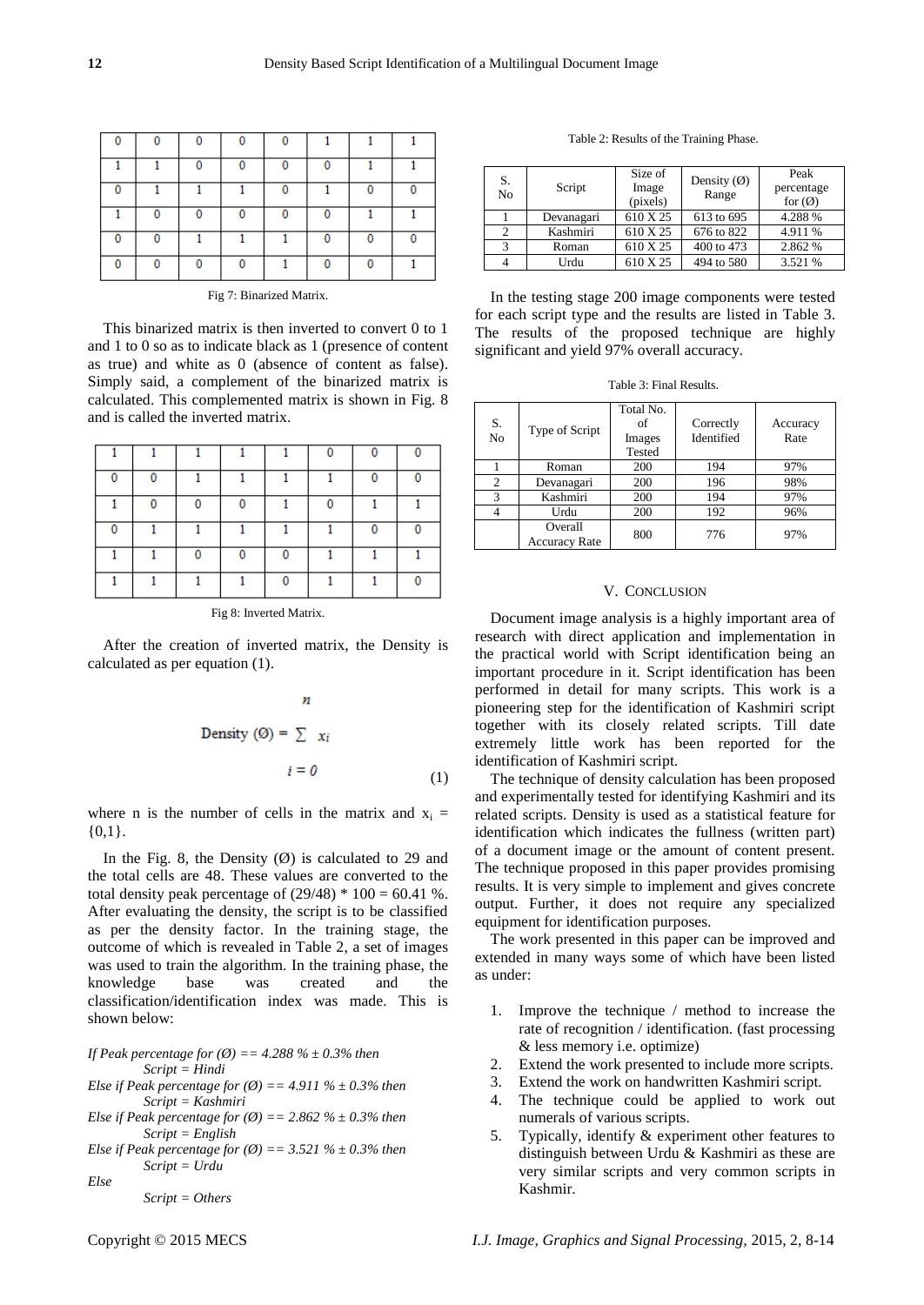6. The concept of density could be used to solve or improve other issues of document image analysis.

#### **REFERENCES**

- [1] S. S. Toshkhani, "Kashmiri Language: Roots, Evolution and Affinity". Kashmiri Overseas Association, Inc. (2008)
- [2] Rumaan Bashir and Smk Quadri, "Identifiction of Kashmiri Script in a Bilingual Document Image", In Proc. 2nd IEEE ICIIP, JUIT Shimla, India, (2013).
- [3] Ahmed M Elgammal  $& \text{Mohamed A}$ . Ismail, "Techniques for Language Identification for Hybrid Arabic-English Document Images", IEEE, (2001).
- [4] Sukalpa Chanda, Umapada Pal, Katrin Franke & Fumitaka Kimura, "Script Identification- A Han and Roman Script Perspective", IEEE, Intl. Conf. on Pattern Recognition, (2010).
- [5] Shamita Ghosh and Bidyut B. Chaudhuri, "Composite Script Identification and Orientation Detection for Indian Text Images", IEEE Intl. Conf. on Document Analysis and Recognition, (2011).
- [6] Sukalpa Chanda, Umapada Pal & Katrin Franke, "Font Identification – In Context of Indic Script", 21st Intl. Conf. on Pattern Recognition ( ICPR-2012), Japan.
- [7] U. Pal, S. Sinha and B. B. Chaudhari, "Multi-Script identification from Indian documents", IEEE, Proc. 7th Intl. Conf. on Document Analysis and Recognition, (ICDAR 2003) vol 2. pp 880-884.
- [8] B. V. Dhandra, P. Nagabushan, Mallikarjun Hangarge, Ravindra Hegadi, V.S. Malemath, "Script Identification Based on Morphological Reconstruction in Document images", IEEE, 18th Intl. Conf. on Pattern Recognition, (2006).
- [9] U. Pal & B. B. Chaudhari, "Automatic Identification of English, Chinese, Arabic, Devanagari and Bangla Script Line", IEEE, (2001).
- [10] M. C. Padma, P. A. Vijaya, P. Nagabushan, "Language Identification from an Indian Multilingual Document Using profile features", IEEE, Intl. Conf on Computer and Automation Engineering, (2009).
- [11] M Swamy Das, D. Sandhya Rani, C. R. K. Reddy, ― Heuristic based Script Identification from Multilingual Text Documents", IEEE, 1st Intl. Conf on Recent Advances in Information Technoogy (RAIT), (2012).
- [12] P. A. Vijaya & M. C. Padma, "Text Line Identification from a Multilingual Document", IEEE, Intl. Conf. on Digital Image Processing, (2009).
- [13] Prakash K. Aithal, Rajesh G., Dinesh U. Acharya, Krisnamoorthi M. Subbareddy N.V, "Text Line Script Identification for a Trilingual Document", IEEE, 2nd Intl. Conf. on Computing, Communication and Networking Technologies, (2010).
- [14] Mohamed Benjelil, Remy Mullot, Adel M. Alimi, ―Language and Script identification based on Steerable Pyramid Features", IEEE, Intl. Conf. on Frontiers in Handwriting Recognition, (2012).
- [15] Hiremath P. S., Shivashankar S., Jagdeesh D Pujari & V. Mouneswara, "Script Identification in a handwritten document image using texture features", IEEE, Proc. 2nd Intl. Advance Computing Conf. (2010).
- [16] Bashir, R. and Quadri, S.M.K., "Entropy based Script Identification of a multilingual Document Image", IEEE Intl. Conf. Computing for Sustainable Global Development (INDIACom), 2014 Page(s): 19 – 23.
- [17] Obaidullah, S.M.; Mondal, A.; Roy, K. "Structural feature based approach for script identification from printed

Indian document", IEEE Intl. Conf. on Signal Processing and Integrated Networks (SPIN), 2014 Page(s): 120 - 124

- [18] Ferrer, M.A.; Morales, A.; [Pal, U.,](http://ieeexplore.ieee.org/search/searchresult.jsp?searchWithin=p_Authors:.QT.Pal,%20U..QT.&newsearch=true) "LBP Based Line-Wise Script Identification",  $12<sup>th</sup>$  IEEE Intl. Conf. on Document Analysis and Recognition (ICDAR), 2013 Page(s):  $369 - 373$ .
- [19] Mingji Piao; Rongyi Cui, "An Approach to Script Identification in Multi-language Text Image", IEEE  $6<sup>th</sup>$ Intl. Conf. on Intelligent Networks and Intelligent Systems (ICINIS), 2013 Page(s): 248 – 251.
- [20] Obaidullah, S.M.; Roy, K.; Das, N., "Comparison of different classifiers for script identificationfrom handwritten document", IEEE Intl. Conf. on Signal Processing, Computing and Control (ISPCC), 2013 Page(s):  $1 - 6$ .
- [21] Saidani, A.; Echi, A.K.; Belaid, A., "Identification of Machine-Printed and Handwritten Words in Arabic and Latin Scripts", IEEE  $12<sup>th</sup>$  Intl. Conf. on Document Analysis and Recognition (ICDAR), 2013 Page(s): 798 – 802.
- [22] Angadi, S.A.; Kodabagi, M.M., "A fuzzy approach for word level script identification of text in low resolution display board images using wavelet features", Intl. Conf. on Advances in Computing, Communications and Informatics (ICACCI), 2013 Page(s): 1804 – 1811.
- [23] Banerjee, P.; Chaudhuri, B.B., "A System for Handwritten and Machine-Printed Text Separation in Bangla Document Images", Intl. Conf. on [Frontiers](http://ieeexplore.ieee.org/xpl/mostRecentIssue.jsp?punumber=6423130) in [Handwriting Recognition \(ICFHR\),](http://ieeexplore.ieee.org/xpl/mostRecentIssue.jsp?punumber=6423130) 2012 Page(s): 758 – 762.
- [24] Busch, Andrew; Boles, W.W.; Sridharan, S., "Texture for script identification", Pattern Analysis and Machine Intelligence, IEEE Transactions on Volume: 27, Issue: 11 (2005), Page(s): 1720 – 1732.
- [25] Debashis Ghosh, Tulika Dube, & Adamane P. Shivprasad, ―Script Recognition – A Review‖, IEEE, Trans. On PAMI Vol. 32 No. 12 pp 2142-2161 (2010).
- [26] K. Roy, S. Kundu Das, Sk Md Obaidullah, "Script Identification from Handwritten Documents", IEEE Proc. 3rd Intl. Conf on Computer Vision, Pattern Recognition, Image Processing and Graphics, (2011).
- [27] U. Pal & B. B. Chaudhari, "Script Line Separation From Indian Multilingual Script Documents", Proc 5th Intl. Conf, on Document Analysis ad Recognition, IEEE Comp. Society Press pp 406-409 (1999).
- [28] Faoud Slimane, Slim Kanoun, Jean Hennebert, Adel M. Alimi, Rolf Ingold, "A study on font family and font size recognition applied to Arabic word images at ultra-low resolution", Elsevier, Pattern Recognition Letters 34 (2013), 209-218.
- [29] Rajesh Gopakumar, N. V. Subareddy, Krishnamoorthi Makkithaya & U. Dinesh Acharya, "Zone-based Structural feature extraction for Script Identification from Indian Documents", IEEE, 5th Intl. Conf. on Industrial & Information Systems, (2010).
- [30] Zhou, L.; [Ping, X.J.;](http://ieeexplore.ieee.org/search/searchresult.jsp?searchWithin=p_Authors:.QT.Ping,%20X.J..QT.&searchWithin=p_Author_Ids:37299961200&newsearch=true) Zheng, E.G.; Guo, L., "Script identification based on wavelet energy histogram moment features", 10<sup>th</sup> IEEE Intl. Conf. on Signal Processing (ICSP), 2010 Page(s): 980 – 983.
- [31] Jianjia Pan; Yuanyan Tang, "A rotation-robust script identification based on BEMD and LBP", IEEE Intl. Conf. on Wavelet Analysis and Pattern Recognition (ICWAPR), 2011 Page(s): 165 – 170.